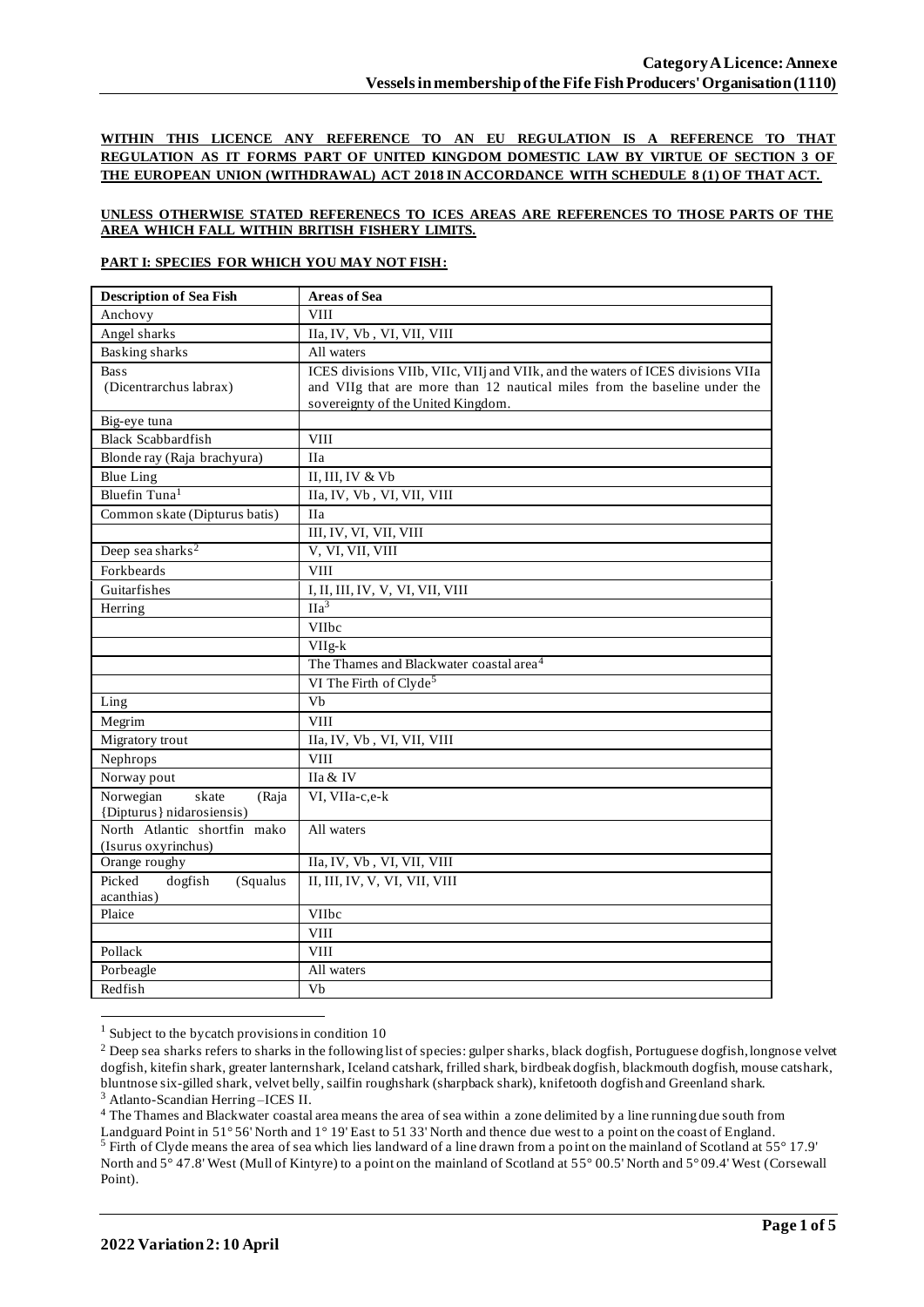# **Category ALicence: Annexe Vessels in membership of the Fife Fish Producers' Organisation (1110)**

| Roundnose Grenadier                                    | Ш                                            |  |  |
|--------------------------------------------------------|----------------------------------------------|--|--|
| Salmon                                                 | IIa, IV, Vb, VI, VII, VIII                   |  |  |
| Sandeels                                               | Scottish Inshore Waters <sup>6</sup>         |  |  |
| <b>Skates and Rays</b>                                 | <b>VIII</b>                                  |  |  |
| Small-eyed<br>(Raja<br>ray<br>microocellata)           | IIa, IV, VIa, VIb, VIIa-c, VIIe and VIIh-k   |  |  |
| <b>Smooth</b><br>lanternshark<br>(Etmopterus pusillus) | IIa, IV                                      |  |  |
|                                                        | I, V, VI, VII, VIII                          |  |  |
| Sole                                                   | <b>VIIbc</b>                                 |  |  |
|                                                        | <b>VIII</b>                                  |  |  |
| Starry Ray (Amblyraja radiata)                         | IIa, IIIa, IV, VIId                          |  |  |
| Thornback ray (Raja clavata)                           | <b>IIIa</b>                                  |  |  |
| Tope shark (Galeorhinus galeus)                        | When taken with longlines in IIa, IV; and in |  |  |
|                                                        | I, V, VI, VII, VIII                          |  |  |
| Undulate Ray (Raja undulata)                           | VI                                           |  |  |
| White sharks                                           | IIa, IV, Vb, VI, VII, VIII                   |  |  |
| White Skate (Rostroraja alba)                          | VI, VII, VIII                                |  |  |
| Whiting                                                | <b>VIII</b>                                  |  |  |

# **SPECIES FOR WHICH YOU MAY NOT FISH CONTINUED**

| <b>SPECIES</b>         | <b>SEA AREAS</b>                                                              |  |  |
|------------------------|-------------------------------------------------------------------------------|--|--|
| <b>Blue Whiting</b>    | IIa, IV, Vb, VI, VII, VIIIabde                                                |  |  |
| Boarfish (Capros aper) | VI, VII, VIII                                                                 |  |  |
| Greater Silver Smelt   | IIa                                                                           |  |  |
| Herring                | IVa,b                                                                         |  |  |
|                        | VIId; IVc                                                                     |  |  |
|                        | Vb, VIb and VIaN                                                              |  |  |
|                        | VIIa                                                                          |  |  |
|                        | VIIe,f                                                                        |  |  |
|                        | $VIIg-k$                                                                      |  |  |
| Horse Mackerel         | IIa, IVa, VI, VIIa-c, VIIe-k, VIIIabde, Vb                                    |  |  |
| Mackerel               | IIIa & IV: IIa, IIIb,c,d                                                      |  |  |
|                        | IVa Flexibility box <sup>7</sup> (Seasonal closure 15th February – 31st July) |  |  |
| Ling                   | IIa                                                                           |  |  |
| Sprats                 | IIa and IV                                                                    |  |  |
|                        | VIId,e                                                                        |  |  |
| Skates & Rays          | IIa & IV                                                                      |  |  |
| Turbot/Brill           | IIa, IV                                                                       |  |  |
| Greenland Halibut      | IIa & IV; Vb & VI                                                             |  |  |

<sup>&</sup>lt;sup>6</sup> "Scottish inshore waters" means the sea adjacent to the coast of Scotland and to the landward of a limit of 6 nautical miles from the baseline from which the territorial sea is measured, up to the mean high water mark of ordinary spring tides.

 $^7$  Mackerel caught in ICES Division IVa in the periods between 1 August and 15 February shall be recorded against the Western mackerel quota. All other catches of mackerel in ICES Division IVa shall be recorded against the North Sea mackerel quota and shall be subject to any quota limitations set out at **Part II** of this **Annex**.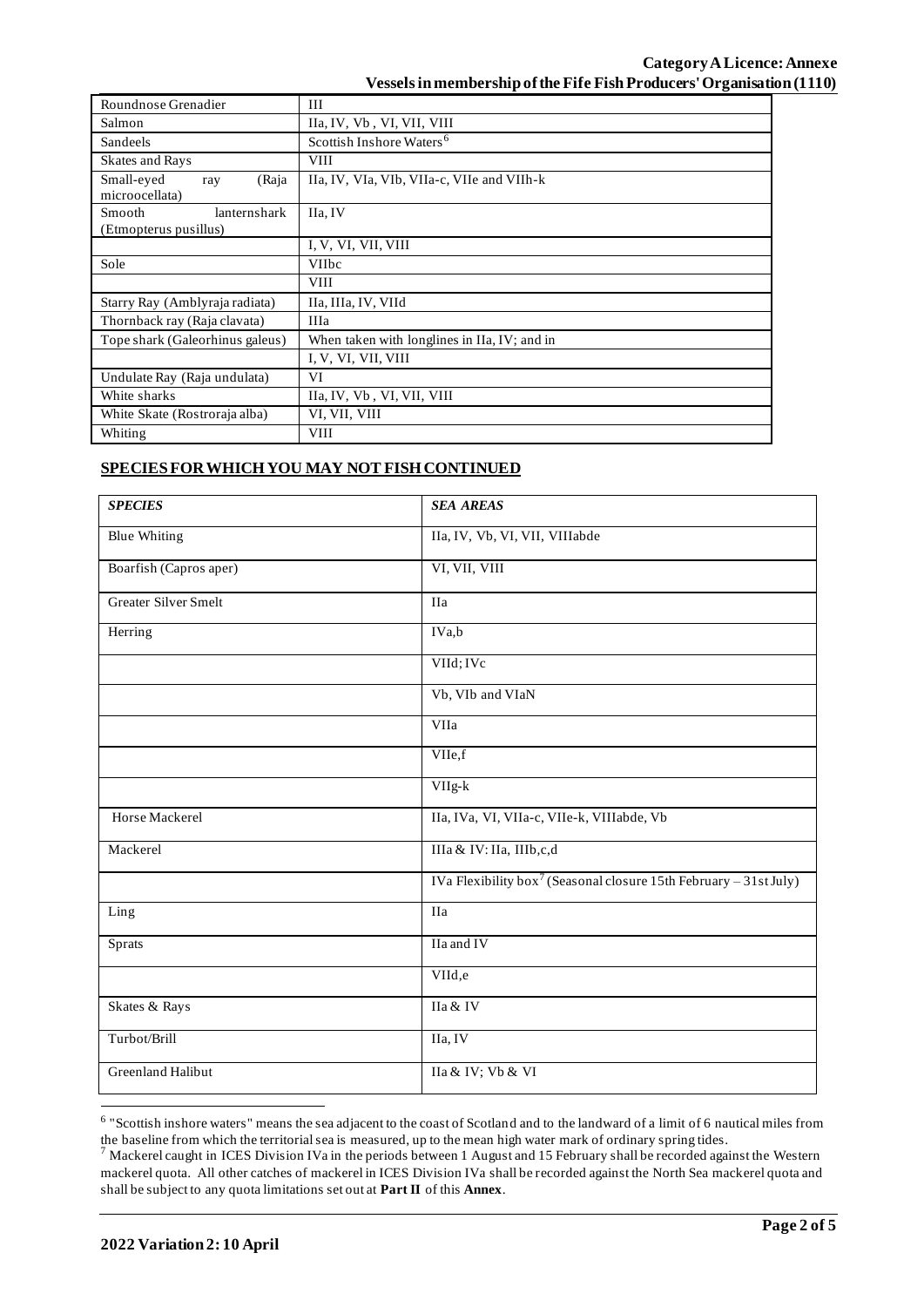**Category ALicence: Annexe Vessels in membership of the Fife Fish Producers' Organisation (1110)**

|                           | $\sim$ cooking in internative state $\sim$ can also a non-algebra complete $\sim$ and $\sim$ $\sim$ $\sim$ $\sim$ |
|---------------------------|-------------------------------------------------------------------------------------------------------------------|
| Megrim                    | VI; Vb                                                                                                            |
| Plaice                    | VIIf,g                                                                                                            |
| Plaice                    | VIIh, j, k                                                                                                        |
| Skates & Rays             | VIa-b & VIIa-c, e-k                                                                                               |
| Sole                      | VI; Vb                                                                                                            |
|                           | VIIa                                                                                                              |
|                           | <b>VIIe</b>                                                                                                       |
|                           | VIIh, j, k                                                                                                        |
| <b>DEEP SEA</b>           |                                                                                                                   |
| <b>Black Scabbardfish</b> | Vb, VI, VII                                                                                                       |
| Forkbeards                | Vb, VI & VII                                                                                                      |
| Roundnose Grenadier       | Vb, VI, VII                                                                                                       |

#### **PART II: QUOTA LIMITATIONS OF TAC STOCKS**

## **LICENCE HOLDERS ARE REMINDED THAT QUOTA LIMITS ARE IN LIVE WEIGHT.**

For the conversion factors that apply see the bottom of this Annexe.

| <b>TAC SPECIES</b>                  | <b>SEA AREA</b>                                     | <b>QUOTA LIMIT/ MONTH (UNLESS)</b><br><b>OTHERWISE STATED)</b> |
|-------------------------------------|-----------------------------------------------------|----------------------------------------------------------------|
| Horse Mackerel                      | IIa, IVa, Vb, VI, VIIa-c, VIIe-k,<br>VIIIa, b, d, e | $0.5$ tonnes                                                   |
| <b>Sprats</b>                       | VIIde                                               | $0.5$ tonnes                                                   |
| <b>Greater Silver Smelt</b>         | IIa, IV                                             | 0.1 tonnes per trip                                            |
| Tusk                                | <b>IIa</b>                                          | $0.1$ tonnes strip                                             |
| Blue Ling                           | IIa & IV                                            | 0.1 tonnes per trip                                            |
| Small-eyed ray (Raja microocellata) | $VIIf-g$                                            | 1.5 tonnes                                                     |

| <b>DEEP-SEA SPECIES</b> | <b>SEA AREA</b>       |  |  |
|-------------------------|-----------------------|--|--|
| Alfonsinos              | IV, Vb, VI, VII, VIII |  |  |
| Black scabbardfish      | IIa, IV               |  |  |
| <b>Forkheards</b>       | IIa <sup>1</sup> , IV |  |  |
| Red seabream            | VI, VII, VIII         |  |  |
| Roundnose grenadier     | $IIa1$ , IV, VIII     |  |  |

### A quota limitation of **100kgs per fishing trip** will apply, either singly or collectively, to the above deep-sea stocks in the sea areas described.

#### **Live weight shall be calculated by multiplying landed weight by the conversion factors set out below**.

 $Species$  Code Gutted Gutted  $Species$  Fillets Parts